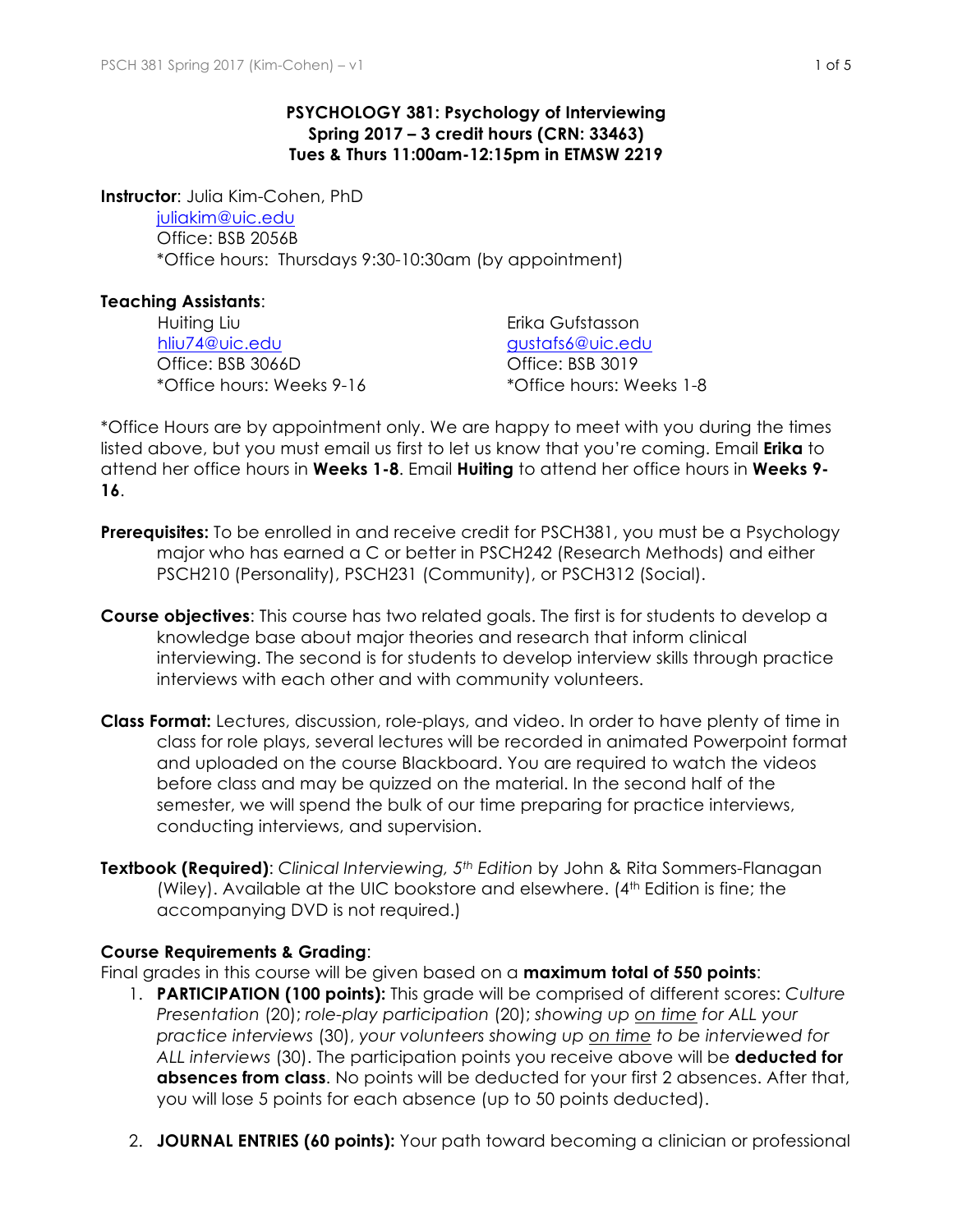often involves personal growth. You will submit 6 brief (1-page) journal entries (each worth 10 points) reflecting on various topics discussed in class. Please be open and reflective, **focusing on the learning process** you are experiencing. Handwritten journal entries are preferred, but typed entries will be accepted. Please bring hardcopies to class (no email submissions). Journal entries may be submitted on any day, but 3 must be submitted before and 3 after the midterm exam. You may submit only one entry per day. **The last day to submit a journal entry is April 25th**; journal entries will not be accepted after this date.

- 3. **EXAMS (200 points):** The Midterm and Final exams are each worth 100 points. Details regarding the format of the exams will be provided in class.
- 4. **PRACTICE INTERVIEWS (60 points; 3 interviews, 20 points each):** Each student will conduct three interviews with two interviewees. The first interview will be conducted with a classmate for a 45-minute session. The second interview will be conducted with a volunteer interviewee over two 45-minute sessions, one week apart. The instructor or a teaching assistant will observe your interview live through webcam. Performance on each interview will be rated on a 20-point scale.
- 5. **WRITTEN INTERVIEW REPORT 1 (50 points):** You will write an abbreviated intake report on the first practice interview you conduct with a classmate. This report will not include the mini-mental status exam.
- 6. **FINAL WRITTEN INTERVIEW REPORT (80 points):** You will write an intake report on the complete practice interview you conduct over two 45-minute sessions. This report will include results of the mini-mental status exam.

Final grades will be determined by total points as follows:

A: 495 – 570  $B: 440 - 494$  $C: 385 - 439$ D: 330 – 384 F: less than 330

In the event of partial points, I will round up final grades if the decimal point is .5 or higher. If the decimal is anything lower than .5, I will round the final grade down (e.g., .499 is rounded down). *Absolutely no exceptions will be made to these policies.*

### **Policies & Procedures:**

- **Attendance policy:** Attendance in class is rquired. Not only will attendance directly impact your participation grade, it will impact how much you learn and get out of the class. Your absence will also affect the experience of your classmates with whom you will do role plays so please make every effort to attend. Attendance will be taken each day and your participation grade will be significantly affected by absences (see above). Because being punctual is an important aspect of professionalism, anyone who arrives more than 10 minutes late to class will be marked absent.
- **Class participation:** This course will consist of active discussion and multiple role plays. Students must read assigned material before class in order to be prepared.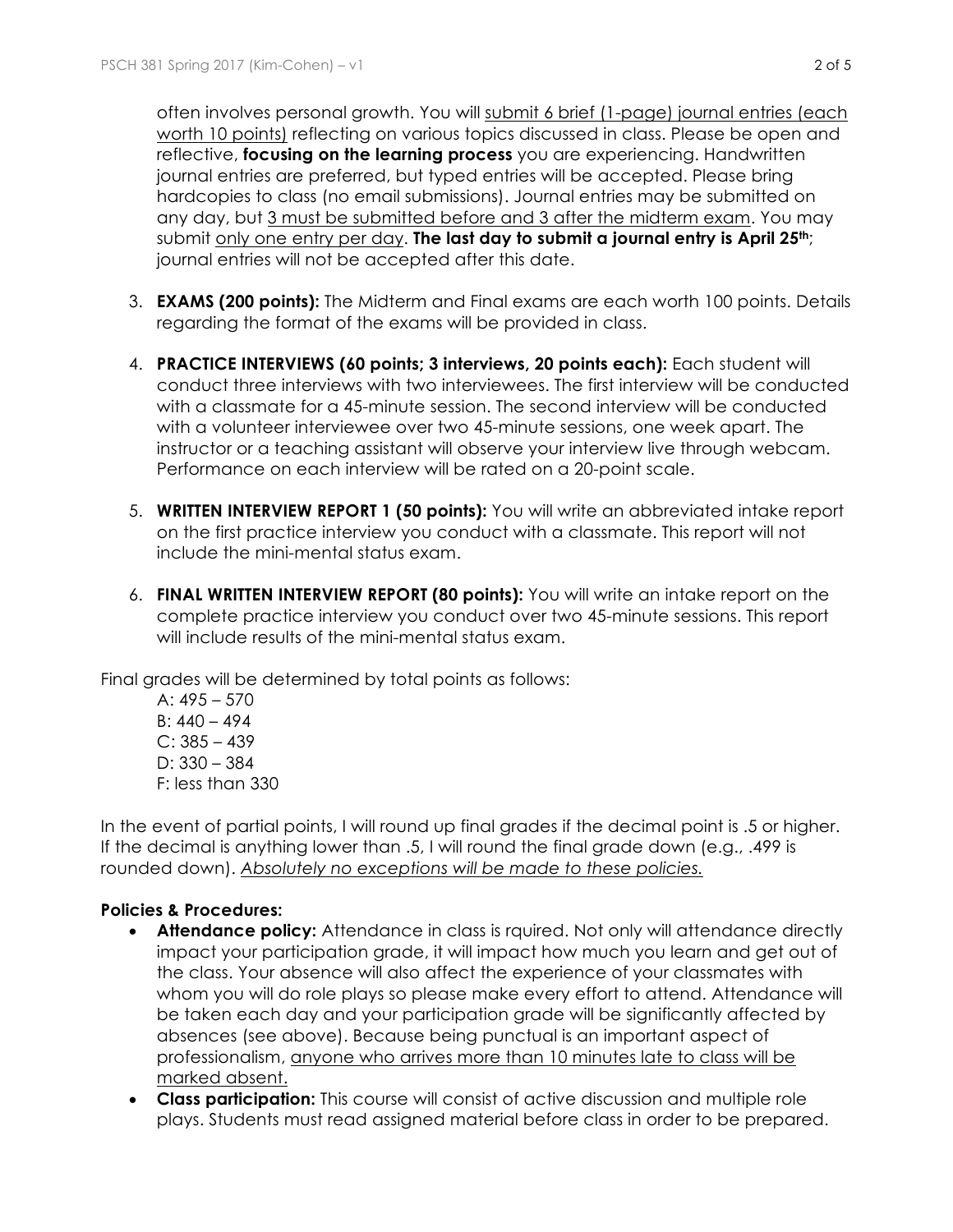Students will also be expected to participate in the role plays, alternating as mock interviewer, interviewee, and observer.

- **Lecture slides:** PDF copies of lecture slides will be posted on Blackboard after each class. However, please keep in mind that lecture slides will not be an adequate substitute for attending class, paying attention, participating in discussions, and taking notes.
- **Correspondence:** Students often ask how they should address me; you may address me as "**Dr. Kim-Cohen**" or "**Professor Kim-Cohen**." I typically respond to student emails within 24 hours (a bit longer over weekends). For **tips** on how to write effective & professional emails to your professor, please see: http://bit.ly/2hSAjla.
- **Electronic devices:** Laptops, tablets, smart phones, etc. are **not allowed in class**. Any violation of this policy will be considered unprofessional and will affect your grade & evaluation. Please come to class prepared to take notes by hand. A recent experiment showed that taking notes by hand resulted in better long-term learning compared to taking notes on a laptop (see: http://bit.ly/1f7K7SY). In addition, research has shown that simply the presence of a cell phone significantly reduces the quality of interactions when two people are discussing something meaningful (see: http://bit.ly/2hSAjla). In order to increase closeness, connection, and empathy in role plays and in interviews, please *silence your cell phones & put them out of sight.*
- **Cheating & plagiarism**: **Plagiarism occurs when you use someone else's text or ideas in your writing without citing that person as a reference.** If a student is caught cheating on an exam or plagiarizing on a paper, that student will automatically receive an F for the course and the appropriate authorities within the university will be notified. Please be sure to review the UIC Department of Student Judicial Affairs (http://www.uic.edu/depts /sja/integrit.htm) for more information about the violation of Academic Integrity and its consequences. I encourage all students to take a look at this **excellent infographic** on what plagiarism is and how to avoid it: http://bit.ly/1Ksb2pv.
- **Writing support:** I encourage you to schedule an appointment for individual writing tutoring at the UIC Writing Center: http://www.uic.edu/depts/engl/writing/. It's free and anonymous; you will rarely have such an opportunity to get help with your writing after you graduate so take advantage of this great resource while you can.
- **Accommodations for disabilities:** I would be happy to make accommodations for disabilities as indicated by the Disability Resource Center. Please inform me of your needs within the first two weeks of the semester. In keeping with the university policy: "Students with disabilities must provide the instructor in writing the need for accommodations and what they are. Those who require accommodations for access and participation in this course must be registered with the Disability Resource Center. Please contact ODS at 312/413-2183 (voice) or 312/413-0123 (TTY)." Email: drc@uic.edu.
- **Holidays and Religious Days of Special Observance:** Please inform me via email if you miss class or need to reschedule an exam due to observance of a religious holiday. See the following website for the University's list of holidays/religious days: http://oae.uic.edu/docs/ReligiousHolidaysAY20162018.pdf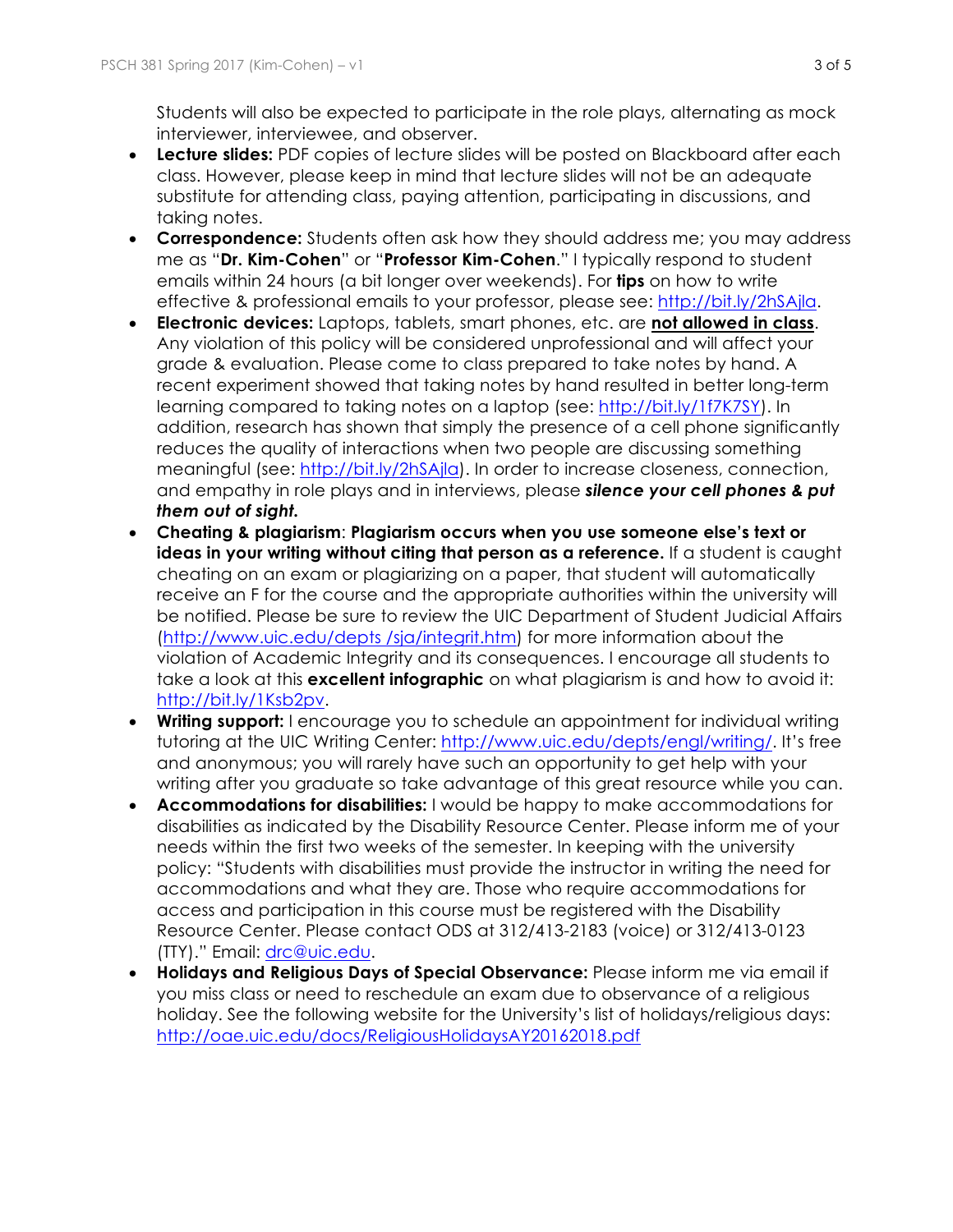# **Course Schedule (Please note: changes to the schedule will be announced in class & on BB)**

| Week           | <b>Date</b>      |            | <b>Topic</b>                                                                            | Reading |
|----------------|------------------|------------|-----------------------------------------------------------------------------------------|---------|
| 1              | <b>JAN 10</b>    | Tues       | Introduction, overview, syllabus                                                        | Ch.1    |
|                | <b>JAN 12</b>    | Thurs      | Introduction to Clinical Interviewing & Foundations &<br>Preparations                   | Ch.2    |
| $\overline{2}$ | <b>JAN 17</b>    | Tues       | Basic Attending, Listening, & Action Skills: Attending<br><b>Behavior &amp; Silence</b> | Ch.3    |
|                | <b>JAN 19</b>    | Thurs      | Basic Attending, Listening, & Action Skills: Paraphrasing                               | Ch.3    |
| 3              | <b>JAN 24</b>    | Tues       | Basic Attending, Listening, & Action Skills: Paraphrasing<br>2                          | Ch.3    |
|                | <b>JAN 26</b>    | Thurs      | <b>Culture Presentations 1</b>                                                          |         |
| $\overline{4}$ | <b>Jan 31</b>    | Tues       | <b>Culture Presentations 2</b>                                                          |         |
|                | Feb <sub>2</sub> | Thurs      | Basic Attending, Listening & Action Skills: Reflection of<br>Feeling                    | Ch.3    |
| 5              | FEB <sub>7</sub> | Tues       | Basic Attending, Listening & Action Skills: Validation,<br>Interpretation, Immediacy    | Ch.3    |
|                | FEB <sub>9</sub> | Thurs      | <b>Directives: Questions</b>                                                            | Ch.4    |
| 6              | <b>FEB 14</b>    | Tues       | Directives: Giving Advice, Psychoeducation,<br>Approval-Disapproval & Self-Disclosure   | Ch.4    |
|                | <b>FEB 16</b>    | Thurs      | <b>Evidence-based Relationships 1</b>                                                   | Ch.5    |
| $\overline{7}$ | <b>FEB 21</b>    | Tues       | Evidence-based Relationships 2                                                          | Ch.5    |
|                | <b>FEB 23</b>    | Thurs      | Exam Review                                                                             |         |
| 8              | Feb 28           | Tues       | <b>Midterm Exam</b>                                                                     |         |
|                | MAR <sub>2</sub> | Thurs      | Intake Interviewing & Report Writing; Prep for 1st<br>Interview                         | Ch. 7   |
| 9              | MAR 7            | Tues       | Practice Interview 1 (no class meeting)                                                 |         |
|                | MAR 9            | Thurs      | Practice Interview 1 (no class meeting)                                                 |         |
| 10             | <b>MAR 14</b>    | Tues       | Review of 1st Interviews & Group Supervision                                            |         |
|                | <b>MAR 16</b>    | Thurs      | Mental Status Exam 1                                                                    | Ch.8    |
|                | <b>MAR 19</b>    | <b>SUN</b> | <b>Intake Report 1 DUE by 10PM</b>                                                      |         |
|                | <b>MAR 21</b>    | Tues       | SPRING BREAK - NO CLASS MEETINGS                                                        |         |
|                | <b>MAR 23</b>    | Thurs      |                                                                                         |         |
| 11             | <b>MAR 28</b>    | Tues       | <b>Mental Status Exam 2</b>                                                             | Ch.8    |
|                | <b>MAR 30</b>    | Thurs      | Suicide Assessment                                                                      | Ch.9    |